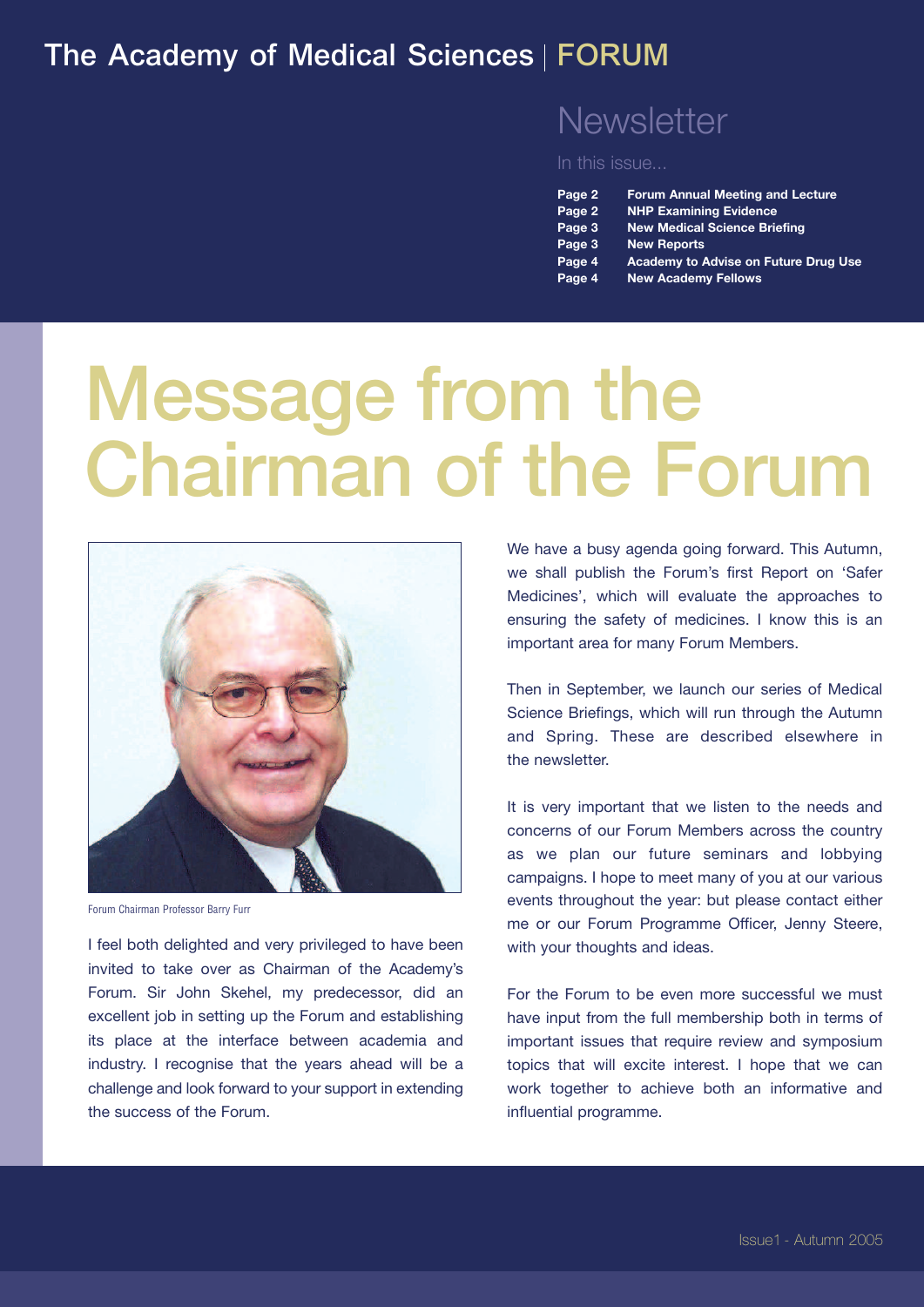

# Forum Annual meeting and lecture

Professor Markham delivering his lecture

The Annual Forum meeting and lecture in March were once again an excellent opportunity for Forum members to network and meet with Academy Fellows.

This year, speakers from the EU Research Directorate General, the UK Research Office and the European Federation of Pharmaceutical Industries and Associations (EFPIA) gave presentations on the European Framework Programme 7.

In the evening, Professor Alex Markham FMedSci, Chief Executive of Cancer Research UK, delivered the third Annual Forum Lecture entitled: 'Cancer research in the UK: areas of optimism and concern'. Professor Markham expressed concern that, with cancer now the number one killer in the developed world, the survival rate in the UK is significantly lower than in many other countries in Europe.

But there are encouraging signs of progress: the NHS Cancer Plan has set out clear targets, many of which have already been delivered. Several major projects have received significant funding as a result of the establishment of a National Cancer Research Institute, and patient recruitment



Professor Alex Markham (centre) is flanked by current Forum Chairman Professor Barry Furr (left) and former Chairman Sir John Skehel (right)

for research programmes has been increased through the National Cancer Research Network.

Some goals for the work of Cancer Research UK were set out, including achieving a substantial increase in funding over coming years, and building on the success of its technology transfer arm, Cancer Research Technology.

#### Non-human primate Working Group examining evidence

In March, the Academy was one of four organisations to come together and set up an independent Working Group to examine the recent, current and future scientific basis for biological and medical research involving non-human primates.

Members of the Working Group, chaired by Sir David Weatherall have already met several times.

Sir David said: 'Changes are occurring in the capacity for the UK and other countries around the world to carry out research using non-human primates. These changes particularly affect the availability of animals, trained personnel and facilities. The study will assess the nature and extent of these changes and what implications they might have for future research. In the UK, the 3Rs principles of refinement, reduction and

replacement are rigorously applied to all experiments using animals, particularly non-human primates. We hope to establish areas where alternatives, such as genetically modified mice or computer modelling, might be an appropriate option. Equally, the study will examine areas of research where there is likely to be continuing need for primate use. We have had an excellent response to the call for evidence, including from the Academy's Forum members.'

Professor Barry Furr, Chairman of the Industry Forum, said 'I urge members who have not already made a submission to this working group either to do so directly or through the Forum'

Full details of the study can be obtained from the Academy's dedicated website, **www.nhpstudy.com**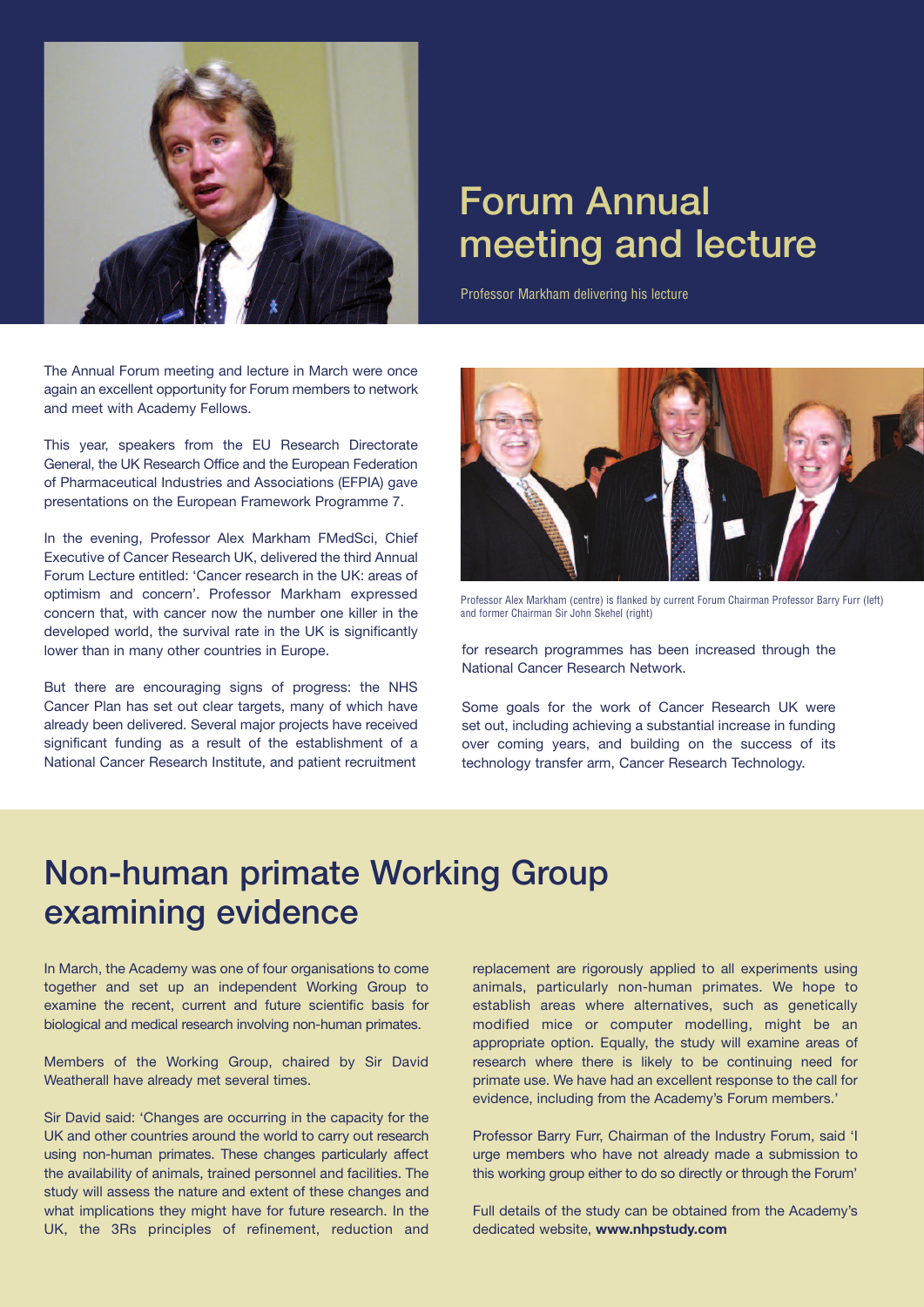# New programme of Medical Science Briefings

Forum members will be able to learn more about and discuss topical developments in medical science from Academy Fellows at a series of Briefings to be held through the Autumn and Spring.

The informal Briefings will be held at the end of the working day, initially in London at either The Academy's Offices in the British Academy or the nearby Royal Society, both on Carlton House Terrace. They will be free of charge to employees of Forum companies and their guests.

At the first meeting, scheduled for 26 September, Dr Robin Lovell Badge, FRS, FMedSci, Head of the Division of Developmental Genetics at the MRC National Institute of Medical Research will discuss recent developments in stem cell science.

On 24 October, Professor Gus McGrouther FMedSci, Professor of Plastic and Reconstructive Surgery at the University of Manchester, will explore how opportunities in the area of surgical reconstruction could be being missed while

we await the fruits of molecular science, under the title 'Reconstructive Surgery beats Regenerative Medicine'.

Then, on 21 November, Academy Fellows Professor Simon Wessely, Professor of Epidemiological and Liaison Psychiatry at King's College London, and Professor Stafford Lightman, Director of the Henry Wellcome Laboratory for Integrative Neuroscience & Endocrinology at the University of Bristol, will debate recent developments in our understanding of stress.

Barry Furr, Chair of the Academy's Forum says 'Forum members have told us how keen they are to use their membership as a way of learning about recent developments in medical science. We hope this series of informal briefings will enable them to do just that.'

A programme and booking form for the series will be sent out in September.

For further information please email forum@acmedsci.ac.uk

#### New reports available to Forum members

The academy has recently published two reports.



'Microbial Challenge Studies of Human Volunteers – a guidance document' reviews the practice of deliberately infecting volunteers with micro-organisms in order to understand disease and develop new vaccines.

While emphasising the importance of such studies, the Academy's

Working Group, chaired by Professor Richard Moxon, concludes, 'it is imperative that the standards applied to microbial challenge studies of humans should be of equivalent

stringency to those that pertain, for example, to research on drugs'. The report reviews the conduct of trials and reviews issues of ethics, transparency and accountability.

Meanwhile, the Academy's Academic Careers Committee has been conducting focus groups at ten universities in order to review the effectiveness of non-clinical fellowships in the biomedical sciences.

Their conclusions, published in the report 'Freedom to succeed' are that to get the maximum benefit for their fellowship, research fellows need to take a more proactive approach with both funding bodies and the particular institution where they are based. Funders should concentrate on improving the quality of existing schemes, rather than on increasing the number of places available. The report offers some models of best practice.

Copies of both reports are available on request from The Academy.